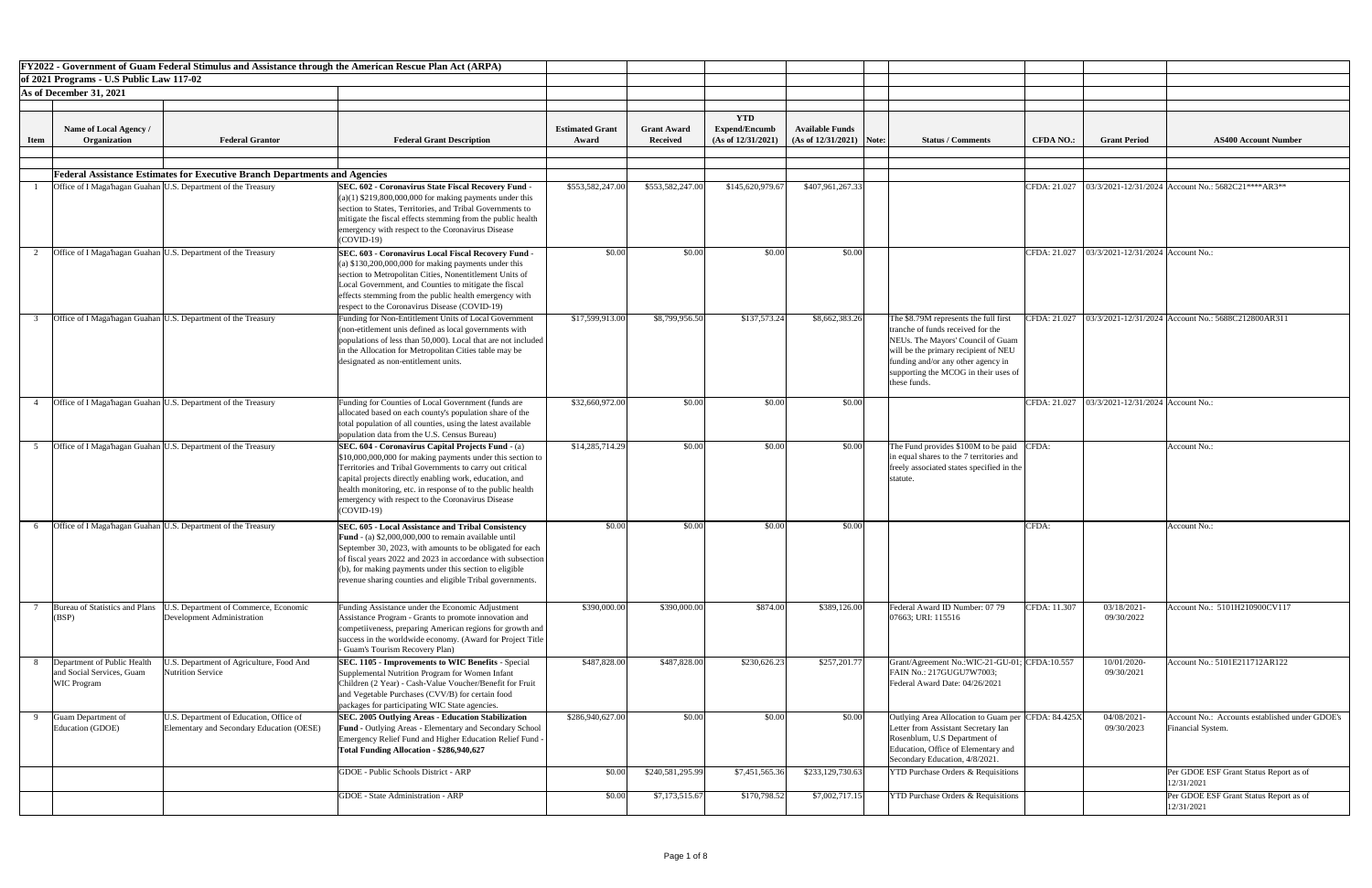|             |                                                                                    | FY2022 - Government of Guam Federal Stimulus and Assistance through the American Rescue Plan Act (ARPA)            |                                                                                                                                                                                                                                                                                                                                                                                  |                                 |                                       |                                            |                                                      |                                                                                                                                                                                                                                                                                                                        |                             |                              |                                                                                                  |
|-------------|------------------------------------------------------------------------------------|--------------------------------------------------------------------------------------------------------------------|----------------------------------------------------------------------------------------------------------------------------------------------------------------------------------------------------------------------------------------------------------------------------------------------------------------------------------------------------------------------------------|---------------------------------|---------------------------------------|--------------------------------------------|------------------------------------------------------|------------------------------------------------------------------------------------------------------------------------------------------------------------------------------------------------------------------------------------------------------------------------------------------------------------------------|-----------------------------|------------------------------|--------------------------------------------------------------------------------------------------|
|             | of 2021 Programs - U.S Public Law 117-02                                           |                                                                                                                    |                                                                                                                                                                                                                                                                                                                                                                                  |                                 |                                       |                                            |                                                      |                                                                                                                                                                                                                                                                                                                        |                             |                              |                                                                                                  |
|             | As of December 31, 2021                                                            |                                                                                                                    |                                                                                                                                                                                                                                                                                                                                                                                  |                                 |                                       |                                            |                                                      |                                                                                                                                                                                                                                                                                                                        |                             |                              |                                                                                                  |
|             |                                                                                    |                                                                                                                    |                                                                                                                                                                                                                                                                                                                                                                                  |                                 |                                       |                                            |                                                      |                                                                                                                                                                                                                                                                                                                        |                             |                              |                                                                                                  |
|             |                                                                                    |                                                                                                                    |                                                                                                                                                                                                                                                                                                                                                                                  |                                 |                                       | <b>YTD</b>                                 |                                                      |                                                                                                                                                                                                                                                                                                                        |                             |                              |                                                                                                  |
| <b>Item</b> | Name of Local Agency<br>Organization                                               | <b>Federal Grantor</b>                                                                                             | <b>Federal Grant Description</b>                                                                                                                                                                                                                                                                                                                                                 | <b>Estimated Grant</b><br>Award | <b>Grant Award</b><br><b>Received</b> | <b>Expend/Encumb</b><br>(As of 12/31/2021) | <b>Available Funds</b><br>$(As of 12/31/2021)$ Note: | <b>Status / Comments</b>                                                                                                                                                                                                                                                                                               | <b>CFDA NO.:</b>            | <b>Grant Period</b>          | <b>AS400 Account Number</b>                                                                      |
|             |                                                                                    |                                                                                                                    | St. John's Christian - ARP                                                                                                                                                                                                                                                                                                                                                       | \$0.00                          | \$1,459,027.97                        | \$2,689.75                                 | \$1,456,338.22                                       | <b>YTD Purchase Orders &amp; Requisitions</b>                                                                                                                                                                                                                                                                          |                             |                              | Per GDOE ESF Grant Status Report as of                                                           |
|             |                                                                                    |                                                                                                                    |                                                                                                                                                                                                                                                                                                                                                                                  |                                 |                                       |                                            |                                                      |                                                                                                                                                                                                                                                                                                                        |                             |                              | 12/31/2021                                                                                       |
|             |                                                                                    |                                                                                                                    | Guam Adventist Academy - ARP                                                                                                                                                                                                                                                                                                                                                     | \$0.00                          | \$0.00                                | \$0.00                                     | \$0.00                                               | <b>YTD Purchase Orders &amp; Requisitions</b>                                                                                                                                                                                                                                                                          |                             |                              | School did not participate                                                                       |
|             |                                                                                    |                                                                                                                    | Guahan Academy Charter School - ARP                                                                                                                                                                                                                                                                                                                                              | \$0.00                          | \$3,574,620.00                        | \$2,935.44                                 | \$3,571,684.56                                       | <b>YTD Purchase Orders &amp; Requisitions</b>                                                                                                                                                                                                                                                                          |                             |                              | Per GDOE ESF Grant Status Report as of<br>12/31/2021                                             |
|             |                                                                                    |                                                                                                                    | Office of Catholic Education - ARP                                                                                                                                                                                                                                                                                                                                               | \$0.00                          | \$26,331,871.00                       | \$2,806,480.17                             | \$23,525,390.83                                      | <b>YTD Purchase Orders &amp; Requisitions</b>                                                                                                                                                                                                                                                                          |                             |                              | Per GDOE ESF Grant Status Report as of<br>12/31/2021                                             |
|             |                                                                                    |                                                                                                                    | Harvest Christian Academy - ARP                                                                                                                                                                                                                                                                                                                                                  | \$0.00                          | \$0.00                                | \$0.00                                     | \$0.00                                               | <b>YTD Purchase Orders &amp; Requisitions</b>                                                                                                                                                                                                                                                                          |                             |                              | School did not participate                                                                       |
|             |                                                                                    |                                                                                                                    | St. Paul's Christian - ARP                                                                                                                                                                                                                                                                                                                                                       | \$0.00                          | \$964,185.45                          | \$25.35                                    | \$964,160.10                                         | <b>YTD Purchase Orders &amp; Requisitions</b>                                                                                                                                                                                                                                                                          |                             |                              | Per GDOE ESF Grant Status Report as of<br>12/31/2021                                             |
|             |                                                                                    |                                                                                                                    | Japanese School of Guam - ARP                                                                                                                                                                                                                                                                                                                                                    | \$0.00                          | \$0.00                                | \$0.00                                     | \$0.00                                               | <b>YTD Purchase Orders &amp; Requisitions</b>                                                                                                                                                                                                                                                                          |                             |                              | School did not participate                                                                       |
|             |                                                                                    |                                                                                                                    | SIFA Academy Charter School - ARP                                                                                                                                                                                                                                                                                                                                                | \$0.00                          | \$1,918,442.82                        | \$274,591.16                               | \$1,643,851.66                                       | <b>YTD Purchase Orders &amp; Requisitions</b>                                                                                                                                                                                                                                                                          |                             |                              | Per GDOE ESF Grant Status Report as of<br>12/31/2021                                             |
|             |                                                                                    |                                                                                                                    | iLearn Academy Charter School - ARP                                                                                                                                                                                                                                                                                                                                              | \$0.00                          | \$4,937,668.10                        | \$11,811.33                                | \$4,925,856.77                                       | <b>YTD Purchase Orders &amp; Requisitions</b>                                                                                                                                                                                                                                                                          |                             |                              | Per GDOE ESF Grant Status Report as of<br>12/31/2021                                             |
|             | Humanities (GCAHA)                                                                 | (NEA)                                                                                                              | 10 Guam Council on the Arts and National Foundation on the Arts and Humanities SEC. 2021. National Endowment for the Arts - American<br>Rescue Plan Grants to Local Arts Agencies for Subgranting<br>(To preserve jobs and maintain operations to fuel the<br>recovery of the nations arts sector from the devastating<br>economic and health effects of the COVID-19 pandemic.) | \$173,700.00                    | \$173,700.00                          | \$0.00                                     | \$173,700.00                                         | <b>ARP Funding Amendment; Federal</b><br>Award ID No.: 1863355-61-20;<br>Federal Award Date: 7/01/2021;                                                                                                                                                                                                                | CFDA: 45.025                | 10/01/2021-<br>09/30/2022    | Account No.: 5101H214000AR102                                                                    |
|             | Guam Public Library System                                                         | institute of Museum and Library Services                                                                           | SEC. 2023. Institute of Museum and Library Services -<br>State Library Program - LSTA ARPA State Grants, Office<br>of Library Services                                                                                                                                                                                                                                           | \$236,779.00                    | \$236,779.00                          | \$25,206.27                                | \$211,572.73                                         | Federal Award ID Number: LS-<br>250250-OLS-21                                                                                                                                                                                                                                                                          | CFDA: 45.310                | 04/08/2021<br>09/30/2022     | Account No.: 5101H211800CV110                                                                    |
| 12          | Public Health and Social<br>Services (DPHSS)                                       | U.S. Department of Health and Human Services,<br>of Child Care                                                     | SEC. 2201- Child Care and Development Block Grants -<br>Administration for Children and Families, Office   American Rescue Plan (ARP) Child Care Supplemental<br><b>Discretionary Funds</b>                                                                                                                                                                                      | \$27,498,602.00                 | \$27,498,602.00                       | \$0.00                                     | \$27,498,602.00                                      | Grant Award No.: 2101GUCDC6;<br>Federal Award Date: 4/14/2021                                                                                                                                                                                                                                                          | CFDA: 93.575                | $10/01/2020$ .<br>09/30/2024 | Account No.: 5101H211732AR112                                                                    |
| 13          | Public Health and Social<br>Services (DPHSS)                                       | U.S. Department of Health and Human Services,<br>Administration for Children and Families, Office<br>of Child Care | <b>SEC. 2202 - Child Care Stabilization (Block grant for</b><br>qualified child care providers) - CCDBG ARPA 2021                                                                                                                                                                                                                                                                | \$43,981,253.00                 | \$43,981,253.00                       | \$16,402,884.83                            | \$27,578,368.17                                      | Grant Award No.: 2101GUCSC6;<br>Federal Award Date: 4/14/2021                                                                                                                                                                                                                                                          | CFDA: 93.575   10/01/2020 - | 09/30/2023                   | Account No.: 5101H211732AR111                                                                    |
| 14          | Public Health and Social<br>Services (DPHSS)                                       | U.S. Department of Health and Human Services,<br>Administration for Community Living                               | SEC. 2921 - Older Americans Act (Funding for COVID<br>vaccinations outreach, education, transportation,<br>communication to facilitate the vaccination of older<br>individuals.                                                                                                                                                                                                  | \$3,504,888.00                  | \$0.00                                |                                            |                                                      | Allocation to Guam to be determined. CFDA:<br>(From the sum appropriated for a<br>fiscal year to the Virgin Islands, Guam<br>and American Samoa shall be<br>allotted an amount equal to one-half of<br>1 percent of such sum and (B) each<br>other State shall be allotted an amoun<br>equal to 1 percent of such sum. |                             |                              | Account No.:                                                                                     |
| 15          | Department of Public Health<br>and Social Services, Division<br>of Senior Citizens | J.S. Department of Health and Human Services,<br>dministration for Community Living                                | (SSC6) American Rescue Plan (ARP) for Supportive<br>Services under Title III-B of the Olders Americans Act<br>$(OAA)$ of 1965                                                                                                                                                                                                                                                    |                                 | \$1,141,469.00                        | \$1,133,930.22                             | \$7,538.78                                           | Federal Matching; Grant Award No.:<br>2101GUSSC6-00; Federal Award<br>Date: 05/03/2021; Federal Matching<br>$(85\%)$ - \$970,249; Local Match $(15\%)$<br>$-$ \$171,220                                                                                                                                                | CFDA: 93.044                | 04/01/2021-<br>09/30/2024    | Federal Match Account No.: 5101G211730AR130;<br>and Local Match Account No.:<br>5602G211730MT962 |
|             | and Social Services, Division<br>of Senior Citizens                                | <b>Administration for Community Living</b>                                                                         | 16  Department of Public Health   U.S. Department of Health and Human Services,   (SSC6) American Rescue Plan (ARP) for Adminstrative for  <br>State Office on Aging (SOA) from Title III-B of the Olders<br>Americans Act (OAA) of 1965                                                                                                                                         |                                 | \$232,001.00                          | \$0.00                                     | \$232,001.00                                         | Federal Matching; Grant Award No.: CFDA: 93.044<br>2101GUSSC6-00; Federal Award<br>Date: 05/03/2021; Federal Matching<br>$(75\%)$ - \$174,001; Local Match $(25\%)$<br>$-$ \$58,000                                                                                                                                    |                             | 04/01/2021-<br>09/30/2024    | Federal Match Account No.: 5101G211730AR126;<br>and Local Match Account No.:<br>5602G211730MT961 |
| 17          | Department of Public Health<br>and Social Services, Division<br>of Senior Citizens | J.S. Department of Health and Human Services,<br>dministration for Community Living                                | (CMC6) American Rescue Plan (ARP) for Congregate<br>Meals under Title III-C1 of the Olders Americans Act<br>$(OAA)$ of 1965                                                                                                                                                                                                                                                      |                                 | \$877,941.00                          | \$830,853.50                               | \$47,087.50                                          | Federal Matching; Grant Award No.:<br>2101GUCMC6-00; Federal Award<br>Date: 05/03/2021; Federal Matching<br>$(85\%)$ - \$746,250; Local Match $(15\%)$<br>$-$ \$131,691                                                                                                                                                | CFDA: 93.045                | 04/01/2021-<br>09/30/2024    | Federal Match Account No.: 5101G211730AR115;<br>and Local Match Account No.:<br>5602G211730MT957 |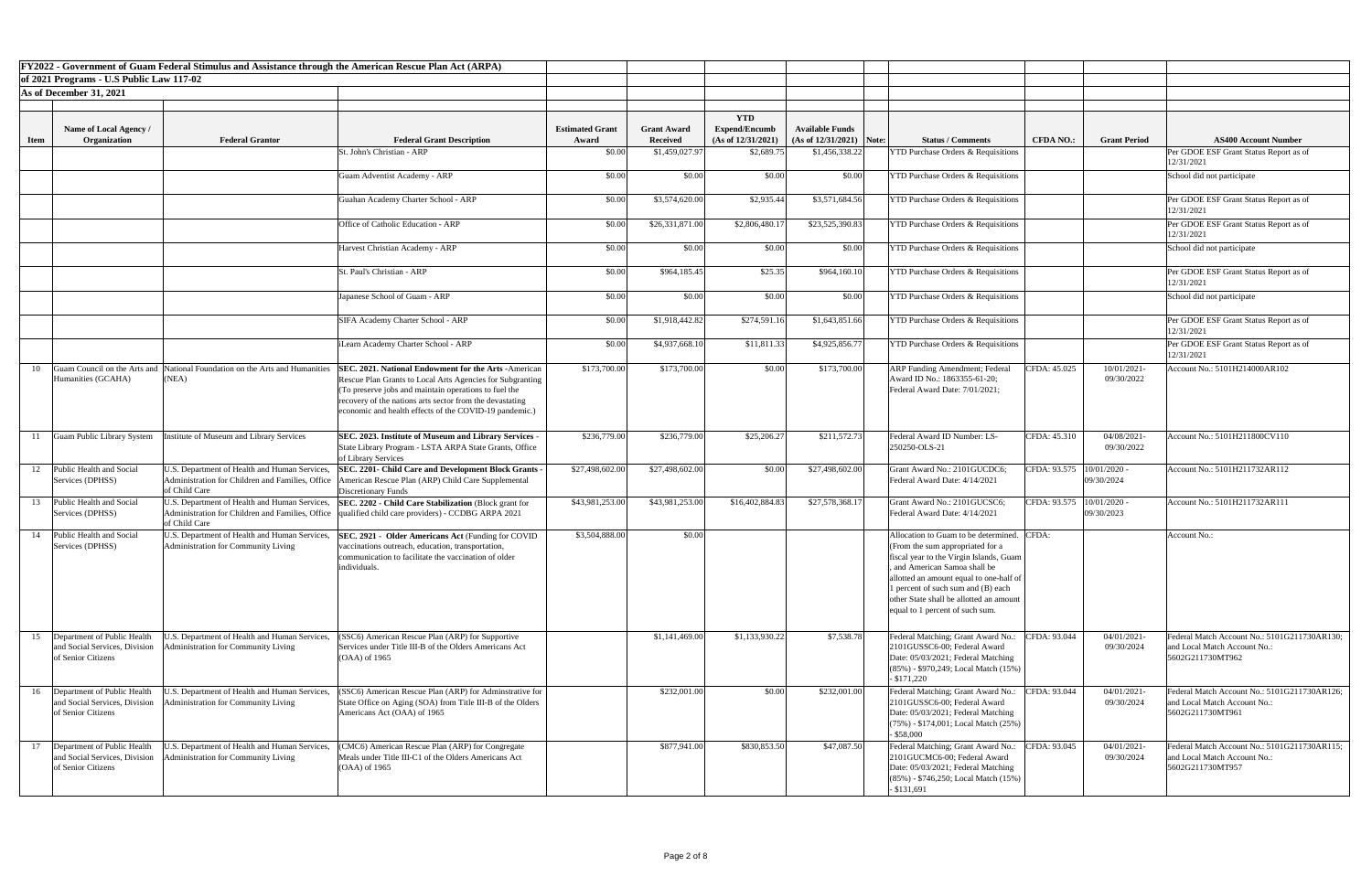|             |                                                                                       |                                                                                                             | <b>FY2022 - Government of Guam Federal Stimulus and Assistance through the American Rescue Plan Act (ARPA)</b>                                                                                                                                                                                                                  |                        |                    |                      |                            |                                                                                                                                                                     |                             |                              |                                                  |
|-------------|---------------------------------------------------------------------------------------|-------------------------------------------------------------------------------------------------------------|---------------------------------------------------------------------------------------------------------------------------------------------------------------------------------------------------------------------------------------------------------------------------------------------------------------------------------|------------------------|--------------------|----------------------|----------------------------|---------------------------------------------------------------------------------------------------------------------------------------------------------------------|-----------------------------|------------------------------|--------------------------------------------------|
|             | of 2021 Programs - U.S Public Law 117-02                                              |                                                                                                             |                                                                                                                                                                                                                                                                                                                                 |                        |                    |                      |                            |                                                                                                                                                                     |                             |                              |                                                  |
|             | As of December 31, 2021                                                               |                                                                                                             |                                                                                                                                                                                                                                                                                                                                 |                        |                    |                      |                            |                                                                                                                                                                     |                             |                              |                                                  |
|             |                                                                                       |                                                                                                             |                                                                                                                                                                                                                                                                                                                                 |                        |                    | <b>YTD</b>           |                            |                                                                                                                                                                     |                             |                              |                                                  |
|             | Name of Local Agency /                                                                |                                                                                                             |                                                                                                                                                                                                                                                                                                                                 | <b>Estimated Grant</b> | <b>Grant Award</b> | <b>Expend/Encumb</b> | <b>Available Funds</b>     |                                                                                                                                                                     |                             |                              |                                                  |
| <b>Item</b> | Organization                                                                          | <b>Federal Grantor</b>                                                                                      | <b>Federal Grant Description</b>                                                                                                                                                                                                                                                                                                | Award                  | <b>Received</b>    | (As of 12/31/2021)   | $(As of 12/31/2021)$ Note: | <b>Status / Comments</b>                                                                                                                                            | <b>CFDA NO.:</b>            | <b>Grant Period</b>          | <b>AS400 Account Number</b>                      |
| 18          | Department of Public Health                                                           | .S. Department of Health and Human Services                                                                 | (HDC6) American Rescue Plan (ARP) for Home Delivered                                                                                                                                                                                                                                                                            |                        | \$1,316,912.00     | \$1,215,190.28       | \$101,721.72               | Federal Matching; Grant Award No.:                                                                                                                                  | CFDA: 93.045                | 04/01/2021                   | Federal Match Account No.: 5101G211730AR133;     |
|             | and Social Services, Division<br>of Senior Citizens                                   | dministration for Community Living                                                                          | Meals under Title III-C2 of the Olders Americans Act<br>$(OAA)$ of 1965                                                                                                                                                                                                                                                         |                        |                    |                      |                            | 2101GUHDC6-00; Federal Award<br>Date: 05/03/2021; Federal Matching<br>$(85\%)$ - \$1,119,375; Local Match<br>$(15\%) - $197,537$                                    |                             | 09/30/2024                   | and Local Match Account No.:<br>5602G211730MT963 |
|             | 19 Department of Public Health<br>and Social Services, Division                       | U.S. Department of Health and Human Services,<br><b>Administration for Community Living</b>                 | (PHC6) American Rescue Plan (ARP) for Preventive Health<br>under Title III-D of the Olders Americans Act (OAA) of                                                                                                                                                                                                               |                        | \$109,450.00       | \$97,450.00          | \$12,000.00                | 100% Federal; Grant Award No.:<br>2101GUPHC6-00; Federal Award                                                                                                      | CFDA: 93.043                | 04/01/2021<br>09/30/2024     | Account No.: 5101H211730AR136                    |
|             | of Senior Citizens<br>Department of Public Health                                     | U.S. Department of Health and Human Services,                                                               | 1965<br>(FCC6) American Rescue Plan (ARP) for Family                                                                                                                                                                                                                                                                            |                        | \$480,917.00       | \$257,840.01         | \$223,076.99               | Date: 05/03/2021; Federal 100%                                                                                                                                      | CFDA: 93.052                | 10/01/2020                   | Federal Match Account No.: 5101G211730AR125;     |
|             | and Social Services, Division<br>of Senior Citizens                                   | <b>Administration for Community Living</b>                                                                  | Caregivers under Title III-E of the Olders Americans Act<br>(OAA) of 1965                                                                                                                                                                                                                                                       |                        |                    |                      |                            | Federal Matching; Grant Award No.:<br>2101GUFCC6-0S; Federal Award<br>Date: 05/03/2021; Federal Matching<br>$(75%)$ - \$360,688; Local Match $(25%)$<br>\$120,229   |                             | 09/30/2024                   | and Local Match Account No.:<br>5602G211730MT958 |
|             | 21 Department of Public Health<br>and Social Services, Division<br>of Senior Citizens | J.S. Department of Health and Human Services,<br><b>Administration for Community Living</b>                 | (OMC6) American Rescue Plan (ARP) for Ombudsman<br>Program Title III-E of the Olders Americans Act (OAA) of<br>1965                                                                                                                                                                                                             |                        | \$24,875.00        | \$4,894.92           | \$19,980.08                | 100% Federal; Grant Award No.:<br>2101GUOMC6-00; Federal Award<br>Date: 05/03/2021; Federal Matching<br>$(100\%)$                                                   | CFDA: 93.042                | 04/01/2021<br>09/30/2024     | Account No.: 5101H211730AR132                    |
|             | <b>Public Health and Social</b><br>Services (DPHSS)                                   | U.S. Department of Health and Human Services,<br><b>Centers for Disease Control and Prevention</b><br>(CDC) | <b>SEC. 2301 - Funding for COVID-19 Vaccine Activities</b><br>at the Centers for Disease Control and Prevention - IP19-<br>1901-YR02 FY2020 Immunization & Vaccines for Children<br>(VFC) Grants-Combined CARES #4 (COVID-19<br>Vaccination Supplement 4 Funding)                                                               | \$1,975,190.00         | \$1,975,190.00     | \$629,763.98         | \$1,345,426.02             | Grant Award No.: 6 NH23IP922638-<br>02-05; FAIN No.: NH231P922638;<br>Federal Award Date: 03/31/2021                                                                | CFDA: 93.268                | 07/01/2020-<br>06/30/2024    | Account No.: 5101H211713CV138                    |
|             | Public Health and Social<br>Services (DPHSS)                                          | U.S. Department of Health and Human Services.<br><b>Centers for Disease Control and Prevention</b><br>(CDC) | IP19-1901-YR02 FY2020 Immunization & Vaccines for<br>Children (VFC) Grants-Combined CARES #4 PART 2<br>(COVID-19 Vaccination Supplement Funding)                                                                                                                                                                                | \$123,706.00           | \$123,706.00       | \$0.00               | \$123,706.00               | Grant Award No.: 6 NH23IP922638-<br>02-06; FAIN No.: NH231P922638;<br>Federal Award Date: 05/03/2021                                                                | CFDA: 93.268                | 07/01/2020-<br>06/30/2024    | Account No.: 5101H211713CV140                    |
| 24          | Public Health and Social<br>Services (DPHSS)                                          | U.S. Department of Health and Human Services.<br>Centers for Disease Control and Prevention<br>(CDC)        | <b>SEC. 2401 - Funding for COVID-19 Testing, Contact</b><br>Tracing, and Mitigation Activities - Epidemiology and<br>Laboratory Capacity for Infectious Diseases (ELC)<br>Reopening Schools Grant through the American Rescue<br>Plan Act of 2021 (Support for Screening Testing to Reopen<br>& Keep Schools Operating Safely)  | \$5,075,137.00         | \$5,075,137.00     | \$842,839.82         | \$4,232,297.18             | 100% Federal; Grant award No.: 6<br>NU50CK000531-02-12; Federal<br>Award Date 04/08/2021                                                                            | CFDA: 93.323                | 08/01/2020<br>07/31/2022     | Account No.: 5101H211713AR139                    |
|             | 25 Public Health and Social<br>Services (DPHSS)                                       | U.S. Department of Health and Human Services,<br><b>Health Resources and Services Administration</b>        | American Rescue Plan Act Funding for Health Centers                                                                                                                                                                                                                                                                             | \$2,365,750.00         | \$2,365,750.00     | \$294,772.34         | \$2,070,977.66             | 100% Federal; Grant award No.: 1<br>H8FCS41225-01-00; Federal Award<br>Date 03/26/2021                                                                              | CFDA: 93.224   04/01/2021 - | 03/31/2023                   | Account No.: 5105H211716AR109                    |
|             | 26 Public Health and Social<br>Services (DPHSS)                                       | U.S. Department of Health and Human Services,<br>Centers for Medicare & Medicaid Services                   | Medicaid American Rescue Plan Act - Medicaid Assistance<br>Payments (MAP/ARP)                                                                                                                                                                                                                                                   | \$820,000.00           | \$820,000.00       | \$33,581.27          | \$786,418.73               | 100% Federal; Grant award No.:<br>2105GQARPT; Federal Award Date<br>07/01/2021                                                                                      | CFDA: 93.778 07/01/2021 -   | 10/01/2021                   | Account No.: 5101H211723AR152                    |
|             | Public Health and Social<br>Services (DPHSS)                                          | U.S. Department of Health and Human Services,<br>Administration for Children and Families                   | <b>SEC. 2911 - Low Income Home Energy Assistance</b><br>Program (Administered by Public Health, provides<br>financial assistance for cooling expenses to qualified<br>households. Financial assistance can include payment for:<br>past-due utility bills, disconnection/reconnection fees.)                                    | \$816,537.00           | \$816,537.00       | \$189,087.59         | \$627,449.41               | 100% Federal; Grant award No.:<br>2101GUI5C6; Federal Award Date<br>05/04/2021                                                                                      | CFDA: 93.568 03/11/2021 -   | 09/30/2022                   | Account No.: 5101H211726AR113                    |
| 28          | Administration                                                                        | U.S. Department of the Treasury                                                                             | SEC. 3206 (d)(4) Homeowner Assistance Fund -<br><b>Territory Set-Aside - Program payments and</b><br><b>Administrative Costs</b>                                                                                                                                                                                                | \$13,587,562.00        | \$12,228,806.00    | \$0.00               | \$12,228,806.00            | Allocation to Guam per U.S.<br>Department of Treasury, Homeowner<br>Assistance Fund, Data and<br>Methodology for State and Territory<br>Allocation, April 14, 2021. | CFDA:                       | $04/14/2021$ -<br>09/30/2024 | Account No.: 5687C210607AR643                    |
|             | Administration                                                                        | U.S. Department of the Treasury                                                                             | SEC. 3206 (d)(4) Homeowner Assistance Fund -<br><b>Territory Set-Aside - Administrative Costs</b>                                                                                                                                                                                                                               | \$0.00                 | \$1,358,756.00     | \$38,433.56          | \$1,320,322.44             | Allocation to Guam per U.S.<br>Department of Treasury, Homeowner<br>Assistance Fund, Data and<br>Methodology for State and Territory<br>Allocation, April 14, 2021. | CFDA:                       | $04/14/2021$ -<br>09/30/2024 | Account No.: 5687C210607AR644                    |
|             | 29 Department of Labor                                                                | U.S. Department of Labor, Employment and<br>Training Administration                                         | Pandemic Unemployment Assistance Program ("PUA")<br>and Federal Pandemic Unemployment Compensation<br>("FPUC") Programs and Lost Wages Assistance -<br>American Rescue Plan (ARP) extends and cover<br>unemployment benefits until September 4, 2021.<br>Authorized payments totalling \$13.3M to date under this<br>extension. | \$0.00                 | \$0.00             | \$0.00               |                            | $$0.00$ 3/                                                                                                                                                          | CFDA:                       |                              | Account No.:                                     |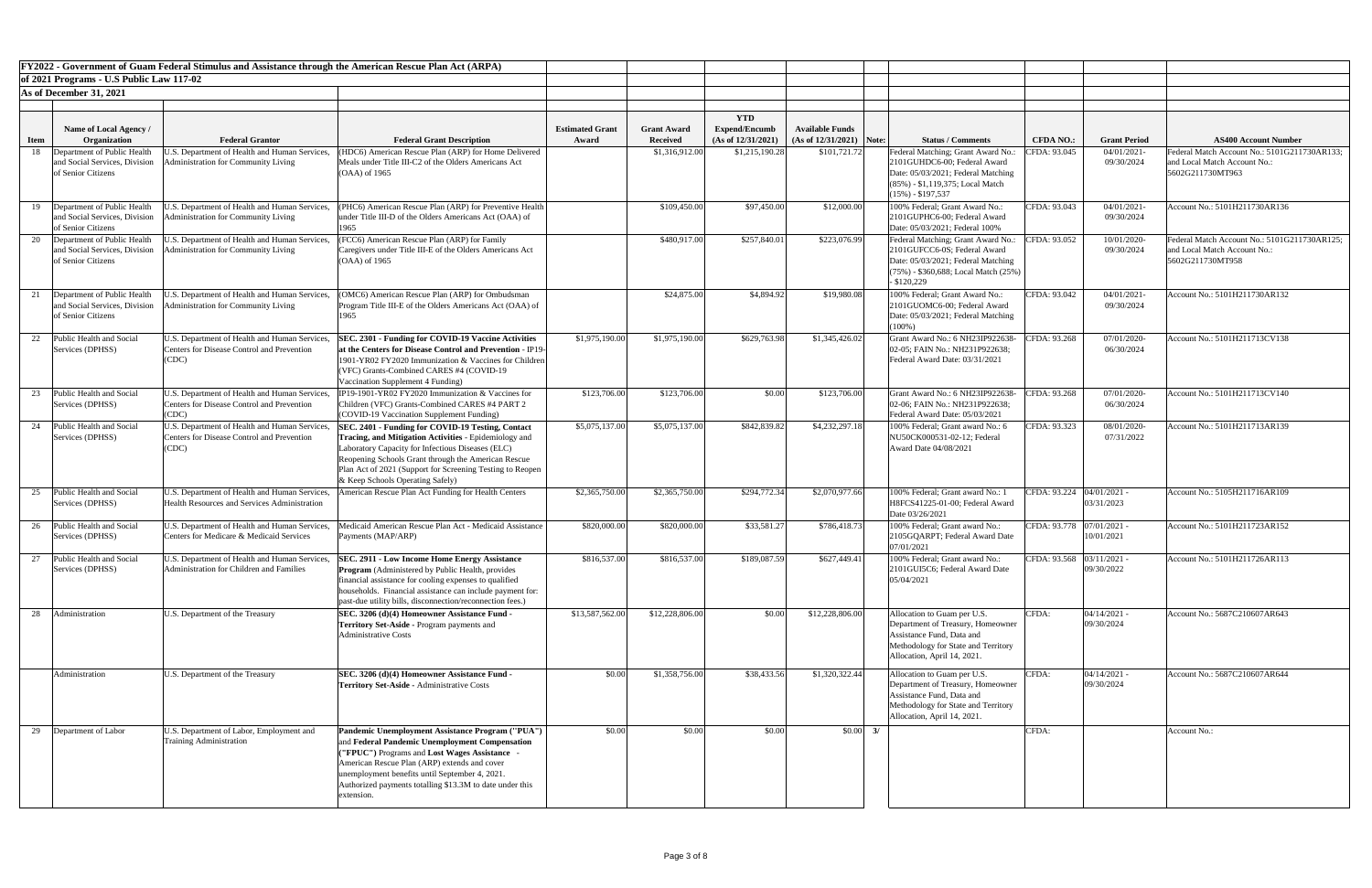|             |                                                 |                                                                                                              | FY2022 - Government of Guam Federal Stimulus and Assistance through the American Rescue Plan Act (ARPA)                                                                                                                                             |                                 |                                       |                                                          |                                                      |                                                                                                                                                                                                         |                             |                          |                                                                                                                                                                                                                                                                            |
|-------------|-------------------------------------------------|--------------------------------------------------------------------------------------------------------------|-----------------------------------------------------------------------------------------------------------------------------------------------------------------------------------------------------------------------------------------------------|---------------------------------|---------------------------------------|----------------------------------------------------------|------------------------------------------------------|---------------------------------------------------------------------------------------------------------------------------------------------------------------------------------------------------------|-----------------------------|--------------------------|----------------------------------------------------------------------------------------------------------------------------------------------------------------------------------------------------------------------------------------------------------------------------|
|             | of 2021 Programs - U.S Public Law 117-02        |                                                                                                              |                                                                                                                                                                                                                                                     |                                 |                                       |                                                          |                                                      |                                                                                                                                                                                                         |                             |                          |                                                                                                                                                                                                                                                                            |
|             | As of December 31, 2021                         |                                                                                                              |                                                                                                                                                                                                                                                     |                                 |                                       |                                                          |                                                      |                                                                                                                                                                                                         |                             |                          |                                                                                                                                                                                                                                                                            |
| <b>Item</b> | Name of Local Agency /<br><b>Organization</b>   | <b>Federal Grantor</b>                                                                                       | <b>Federal Grant Description</b>                                                                                                                                                                                                                    | <b>Estimated Grant</b><br>Award | <b>Grant Award</b><br><b>Received</b> | <b>YTD</b><br><b>Expend/Encumb</b><br>(As of 12/31/2021) | <b>Available Funds</b><br>$(As of 12/31/2021)$ Note: | <b>Status / Comments</b>                                                                                                                                                                                | <b>CFDA NO.:</b>            | <b>Grant Period</b>      | <b>AS400 Account Number</b>                                                                                                                                                                                                                                                |
|             | Department of Labor                             | J.S. Department of Labor, Employment and                                                                     | Pandemic Unemployment Assistance Program ("PUA")                                                                                                                                                                                                    |                                 | \$6,600,000.00                        | \$6,600,000.00                                           | \$0.00                                               |                                                                                                                                                                                                         | CFDA: 17.225                | 04/01/2019 -             | Account No.: 5679C202400CV603                                                                                                                                                                                                                                              |
|             | Department of Labor                             | <b>Training Administration</b><br>U.S. Department of Labor, Employment and<br><b>Training Administration</b> | Federal Pandemic Unemployment Compensation ("FPUC")<br>Programs                                                                                                                                                                                     |                                 | \$6,600,000.00                        | \$6,600,000.00                                           | \$0.00                                               |                                                                                                                                                                                                         | CFDA: 17.225 04/01/2020     | 06/30/2022<br>06/30/2022 | Account No.: 5679C202400CV604                                                                                                                                                                                                                                              |
|             | Department of Labor                             | U.S. Department of Homeland Security, Federal<br><b>Emergency Management Agency (FEMA)</b>                   | Other Needs Assistance (ONA) - Supplemental Payments<br>for Lost Wages - Benefits                                                                                                                                                                   |                                 | \$112,000.00                          | \$112,000.00                                             | \$0.00                                               |                                                                                                                                                                                                         | CFDA: 97.050 08/01/2020 -   | 9/27/2021                | Account No.: 5101B202400CV106 / Local Accoun<br>No.: 5100B202400MT950                                                                                                                                                                                                      |
| 30          | Department of Labor                             | U.S. Department of Labor, Employment and<br><b>Training Administration</b>                                   | <b>PUA and FPUC - Fraud Administrative Costs - Fraud</b><br><b>Admininstratiive Costs</b>                                                                                                                                                           | \$660,000.00                    | \$660,000.00                          | \$424,708.10                                             | \$235,291.90                                         | 100% Federal; Grant award No.: UI-<br>34836-20-55-A-66; Mod No. 0-13 /<br>Mod No. 14; Effective Date<br>07/01/2021                                                                                      | CFDA: 17.225 01/01/2021 -   | 06/30/2022               | Account No.: 5101H212400CV105                                                                                                                                                                                                                                              |
|             | Department of Labor                             | J.S. Department of Labor, Employment and<br><b>Training Administration</b>                                   | <b>PUA</b> and FPUC - Administrative Costs - FPUC<br><b>Administrative Costs</b>                                                                                                                                                                    | \$150,000.00                    | \$150,000.00                          | \$129,745.05                                             | \$20,254.95                                          | 100% Federal; Grant award No.: UI<br>34836-20-55-A-66; Mod No. 0-13                                                                                                                                     | CFDA: 17.225 01/01/2021 -   | 06/30/2022               | Account No.: 5101H212400CV107                                                                                                                                                                                                                                              |
|             | 32 Department of Revenue and<br><b>Taxation</b> | U.S. Department of the Treasury                                                                              | Sec 9601: Part I: Subtitle G - EIP Payment - (\$1,400 to<br>individuals and \$2,800 for Joint Filers) - Guam EIP 3                                                                                                                                  | \$241,000,000.00                | \$241,000,000.00                      | \$224,269,373.00                                         | \$16,730,627.00                                      | Per DRT Media Release dated<br>$5/1/2021$ , the IRS and U.S. Treasury<br>approved \$241.0 Million for Guam's<br>EIP 3 Program, and have approved the<br>advance of 90% to be transferred to<br>Govguam. | CFDA:                       |                          | Per DRT Media Release dated 9/16/2021, from<br>April 10, 2021 through September 16, 2021, DRT<br>processed over 87,269 EIP 3 program payments<br>totalling \$224,69,373.                                                                                                   |
| 33          | Department of Revenue and<br>Taxation           | J.S. Department of the Treasury                                                                              | Sec 9601: Part I: Subtitle G - EIP Payment - (\$1,400 to<br>individuals and \$2,800 for Joint Filers) - Administrative<br>Costs                                                                                                                     | \$347,000.00                    | \$347,000.00                          | \$0.00                                                   | \$347,000.00                                         | Per DRT Media Release, the Guam<br>DRT was also approved for<br>approximately \$347,000 in<br>administrative expenses.                                                                                  | CFDA:                       |                          | Account No.:                                                                                                                                                                                                                                                               |
| 34          | Department of Revenue and<br><b>Taxation</b>    | J.S. Department of the Treasury                                                                              | Sec 9611:Part II: Subtitle G - Child Tax Credit<br>(increases from $$1,000$ to $$3,000$ per child) Imementation<br>of the Advance Child Tax Credit (CTC) Program for Guam<br>per CTC Plan submitted by DRT and approved by IRS and<br>U.S Treasury. | \$93,537,000.00                 | \$93,537,000.00                       | \$31,326,325.00                                          | \$62,210,675.00                                      | Per DRT Media Release 8/18/2021<br>the IRS and U.S. Treasury approved a<br>total of \$93.5M in initial funding for<br>the Advance Child Tax Credit.                                                     | CFDA:                       |                          | Per DRT Media Release dated 10/25/2021, DRT ha<br>processed: Install#1, $9/20/21$ , 15,556 payments,<br>\$8,499,895; Install#2, 9/30/2021, 15,460 payment,<br>\$8,444,900; Install#3, 10/15/2021, 18,582<br>payments, \$14,381,530. Total 49,598 payments-<br>\$31,326,325 |
| 35          | Department of Revenue and<br><b>Taxation</b>    | U.S. Department of the Treasury                                                                              | Sec 9611: Part II: Subtitle G - Child Tax Credit<br>$(increases from $1,000 to $3,000 per child) Imementation$<br>of the Advance Child Tax Credit (CTC) Program for Guam<br>per CTC Plan submitted by DRT and approved by IRS and<br>U.S Treasury.  | \$300,000.00                    | \$300,000.00                          | \$281,402.80                                             | \$18,597.20                                          | Per DRT Media Release 8/18/2021.<br>the DRT was also approved to receive<br>\$300,000 to fund administrative<br>expenses.                                                                               | CFDA:                       | 03/11/2021<br>12/31/2024 | Account No.: 5686C210800AR350                                                                                                                                                                                                                                              |
| 36          | Department of Revenue and<br>Taxation           | J.S. Department of the Treasury                                                                              | Sec 7503B of Sec 9625 of Part III: Subtitle G - Earned<br><b>Income Tax Credit</b> (includes Guam as reimbursement<br>prospectively)                                                                                                                | \$54,000,000.00                 | \$0.00                                | \$0.00                                                   | \$0.00                                               |                                                                                                                                                                                                         | CFDA:                       |                          | Account No.:                                                                                                                                                                                                                                                               |
| 37          | Public Health and Social<br>Services (DPHSS)    | U.S. Department of Agriculture, Food And<br><b>Nutrition Service</b>                                         | Supplemental Nutrition Assistance Program (SNAP)<br>FFY2021 SAE Pandemic Electronic Benefits Transfer (P-<br><b>EBT)</b> - SNAP Benefits Issuance to School Children in<br>SNAP & Non-SNAP Households                                               | \$36,706,392.90                 | \$32,321,060.00                       | \$32,321,059.80                                          | \$0.20                                               | 100% Federal; Grant award No.:<br><b>Federal Award Date:</b>                                                                                                                                            | CFDA: 10.649   10/01/2020 - | 09/30/2021               | Per DPHSS PEBT Statistical Report for total<br>Benefits Issued. GDOE - Cards Distributed is<br>25,985 & Benefit Amount is $$1,243.32$ , Balance to<br>distribute - 1,556; DoDEA is 40 & Benefit Amount<br>is \$334.74, Balance to distribute -10                           |
| 38          | ublic Health and Social<br>Services (DPHSS)     | U.S. Department of Agriculture, Food And<br><b>Nutrition Service</b>                                         | Supplemental Nutrition Assistance Program (SNAP)<br>FFY2021 SAE Pandemic Electronic Benefits Transfer (P-<br>EBT) - Total Allocation for Administrative Costs -<br>\$299,275                                                                        | \$996,370.66                    | \$0.00                                | \$0.00                                                   | \$0.00                                               | 100% Federal; Grant award No.:<br>7GU400GU6; Federal Award Date<br>$[07/01/2021$ and Amendment No. 001;<br>Date: 09/30/2021                                                                             | CFDA: 10.649   10/01/2020 - | 09/30/2022               | Account No.: 5101H211729AR***                                                                                                                                                                                                                                              |
|             | Public Health and Social<br>Services (DPHSS)    | U.S. Department of Agriculture, Food And<br><b>Nutrition Service</b>                                         | Supplemental Nutrition Assistance Program (SNAP)<br>FFY2021 SAE Pandemic Electronic Benefits Transfer (P-<br>EBT) - Certification                                                                                                                   | \$0.00                          | \$599,183.66                          | \$162,707.53                                             | \$436,476.13                                         | 100% Federal: Grant award No.:<br>7GU400GU6; Federal Award Date<br>07/01/2021 and Amendment No. 001;<br>Date: 09/30/2021                                                                                | CFDA: 10.649   10/01/2020 - | 09/30/2022               | Account No.: 5101H211729AR120                                                                                                                                                                                                                                              |
| 40          | Public Health and Social<br>Services (DPHSS)    | U.S. Department of Agriculture, Food And<br><b>Nutrition Service</b>                                         | Supplemental Nutrition Assistance Program (SNAP)<br>FFY2021 SAE Pandemic Electronic Benefits Transfer (P-<br><b>EBT)</b> - ADP Development                                                                                                          | \$0.00                          | \$173,176.00                          | \$120,000.00                                             | \$53,176.00                                          | 100% Federal; Grant award No.:<br>7GU400GU6; Federal Award Date<br>$[07/01/2021$ and Amendment No. 001;<br>Date: 09/30/2021                                                                             | CFDA: 10.649   10/01/2020 - | 09/30/2022               | Account No.: 5101H211729AR121                                                                                                                                                                                                                                              |
| 41          | Public Health and Social<br>Services (DPHSS)    | U.S. Department of Agriculture, Food And<br><b>Nutrition Service</b>                                         | Supplemental Nutrition Assistance Program (SNAP)<br>FFY2021 SAE Pandemic Electronic Benefits Transfer (P-<br>EBT) - Outreach                                                                                                                        | \$0.00                          | \$20,000.00                           | \$4,590.00                                               | \$15,410.00                                          | 100% Federal; Grant award No.:<br>7GU400GU6; Federal Award Date<br>07/01/2021 and Amendment No. 001;<br>Date: 09/30/2021                                                                                | CFDA: 10.649   10/01/2020 - | 09/30/2022               | Account No.: 5101H211729AR122                                                                                                                                                                                                                                              |
|             | 42 Public Health and Social<br>Services (DPHSS) | U.S. Department of Agriculture, Food And<br><b>Nutrition Service</b>                                         | Supplemental Nutrition Assistance Program (SNAP)<br>FFY2021 SAE Pandemic Electronic Benefits Transfer (P-<br>EBT) - Issuance                                                                                                                        | \$0.00                          | \$204,011.00                          | \$204,010.44                                             | \$0.56                                               | 100% Federal; Grant award No.:<br>7GU400GU6; Federal Award Date<br>$[07/01/2021]$ and Amendment No. 001;<br>Date: 09/30/2021                                                                            | CFDA: 10.649   10/01/2020 - | 09/30/2022               | Account No.: 5101H211729AR123                                                                                                                                                                                                                                              |

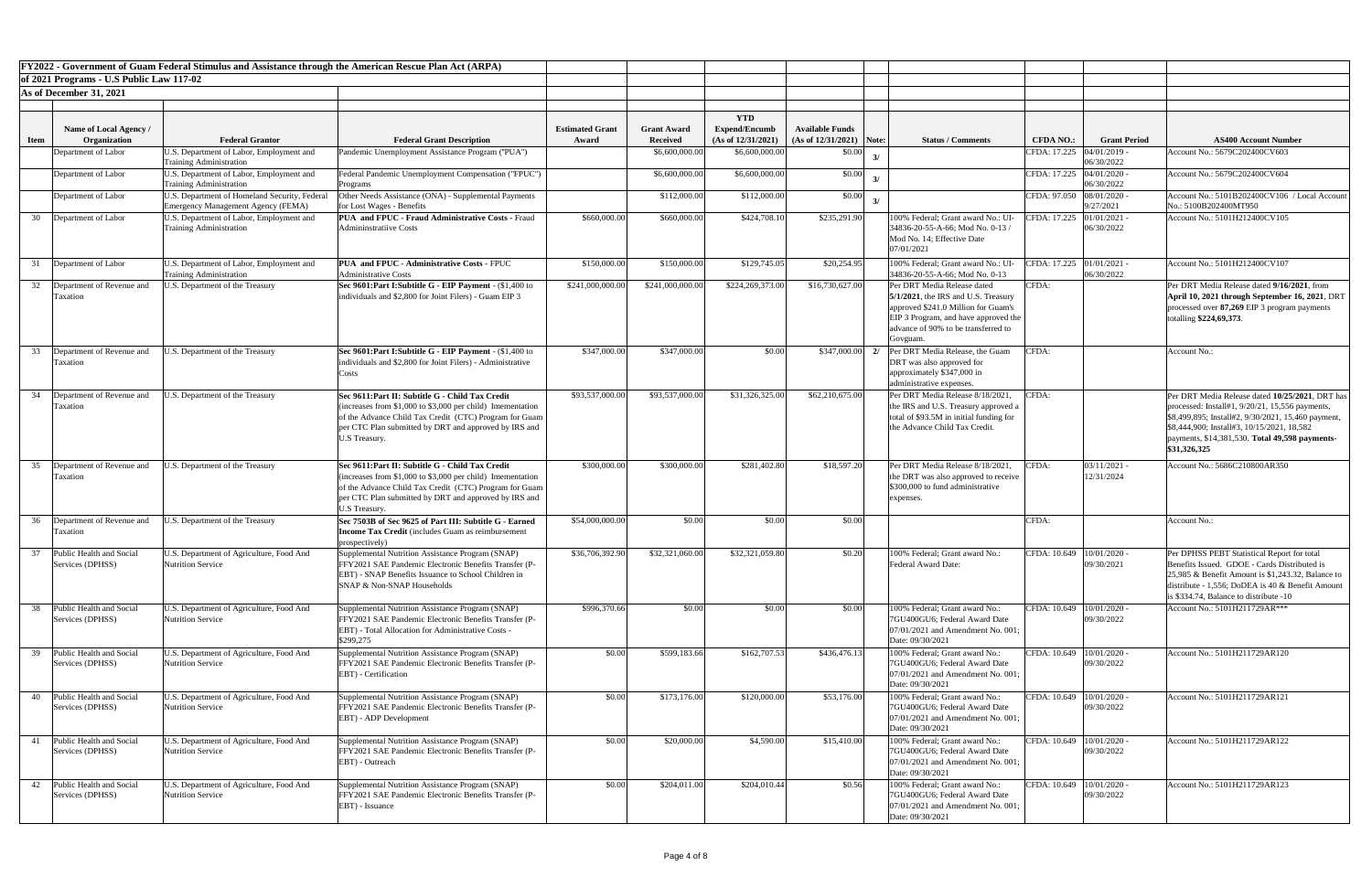|      |                                                                                                    | FY2022 - Government of Guam Federal Stimulus and Assistance through the American Rescue Plan Act (ARPA)                                                                                         |                                                                                                                                                                                                                                                                                                                                                                 |                        |                    |                                    |                            |                                                                                               |                             |                            |                               |
|------|----------------------------------------------------------------------------------------------------|-------------------------------------------------------------------------------------------------------------------------------------------------------------------------------------------------|-----------------------------------------------------------------------------------------------------------------------------------------------------------------------------------------------------------------------------------------------------------------------------------------------------------------------------------------------------------------|------------------------|--------------------|------------------------------------|----------------------------|-----------------------------------------------------------------------------------------------|-----------------------------|----------------------------|-------------------------------|
|      | of 2021 Programs - U.S Public Law 117-02                                                           |                                                                                                                                                                                                 |                                                                                                                                                                                                                                                                                                                                                                 |                        |                    |                                    |                            |                                                                                               |                             |                            |                               |
|      | As of December 31, 2021                                                                            |                                                                                                                                                                                                 |                                                                                                                                                                                                                                                                                                                                                                 |                        |                    |                                    |                            |                                                                                               |                             |                            |                               |
|      |                                                                                                    |                                                                                                                                                                                                 |                                                                                                                                                                                                                                                                                                                                                                 |                        |                    |                                    |                            |                                                                                               |                             |                            |                               |
|      | <b>Name of Local Agency</b> /                                                                      |                                                                                                                                                                                                 |                                                                                                                                                                                                                                                                                                                                                                 | <b>Estimated Grant</b> | <b>Grant Award</b> | <b>YTD</b><br><b>Expend/Encumb</b> | <b>Available Funds</b>     |                                                                                               |                             |                            |                               |
| Item | Organization                                                                                       | <b>Federal Grantor</b>                                                                                                                                                                          | <b>Federal Grant Description</b>                                                                                                                                                                                                                                                                                                                                | Award                  | <b>Received</b>    | (As of 12/31/2021)                 | $(As of 12/31/2021)$ Note: | <b>Status / Comments</b>                                                                      | <b>CFDA NO.:</b>            | <b>Grant Period</b>        | <b>AS400 Account Number</b>   |
| 43   | Administration                                                                                     | U.S. Department of the Treasury                                                                                                                                                                 | <b>SEC. 3201- Emergency Rental Assistance Program</b><br>(ERA2) - Program Payments                                                                                                                                                                                                                                                                              | \$28,964,017.20        | \$0.00             | \$0.00                             | \$0.00                     | Allocation for Guam under the ERA.<br>Program per the U.S. Department of<br>Treasury website. | CFDA: 21.023                |                            | Account No.:                  |
|      | Administration                                                                                     | U.S. Department of the Treasury                                                                                                                                                                 | <b>SEC. 3201- Emergency Rental Assistance Program</b><br>$ (\text{ERA2})$ - Administrative Costs                                                                                                                                                                                                                                                                | \$0.00                 | \$0.00             | \$0.00                             | \$0.00                     | Allocation for Guam under the ERA2<br>Program per the U.S. Department of<br>Treasury website. | CFDA: 21.023                |                            | Account No.:                  |
| 44   | Public Health and Social<br>Services (DPHSS)                                                       | J.S. Department of Health and Human Services,<br>Administration for Children and Families                                                                                                       | <b>SEC. 2205 - Child Abuse Prevention and Treatmnt</b><br>(American Rescue Plan Act, P.L. 117-2 to carry out the<br>State grant program under section 106 of Child Abuse<br>Prevention and Treatment Act.) - Child Abuse and Neglect -<br>ARPA of 2021 Program                                                                                                  | \$70,949.00            | \$70,949.00        | \$8,199.04                         | \$62,749.96                | 100% Federal; Grant award No.: G-<br>2101GUNCC6; Federal Award Date<br>04/29/2021             | CFDA: 93.669   10/01/2020 - | 09/30/2025                 | Account No.: 5101H211726AR114 |
| 45   | Public Health and Social<br>Services (DPHSS)                                                       | J.S. Department of Health and Human Services,<br><b>Administration for Children and Families</b>                                                                                                | <b>SEC. 9201 - Pandemic Emergency Assistance Fund</b><br>(American Rescue Plan Act, P.L. 117-2; section $403(c)$ of<br>the of the Social Security Act.) TANF-ACF-PI-2021-02 -<br>Temporary Assistance for Needy Families (TANF) program,<br>Pandemic Emergency Assistance Funds (PEAF) FY2021                                                                   | \$893,482.67           | \$893,482.67       | \$385,128.75                       | \$508,353.92               | 100% Federal; Grant award No.:<br>2101GUTANFC6; Federal Award<br>Date 05/20/2021              | CFDA: 93.558 04/01/2021 -   | 09/30/2022                 | Account No.: 5101H211728AR110 |
| 46   | Public Health and Social<br>Services (DPHSS)                                                       | J.S. Department of Health and Human Services,<br>Administration for Community Living                                                                                                            | SEC. 9301 - Additional Funding for Aging and<br><b>Disability Services Programs</b> (American Rescue Plan Act,<br>P.L. 117-2 for activities under the Elder Justice Act section<br>(2042(b) of Title XX of the Social Security Act.) APC6-<br>ARP for APS under SSA Title XX Section 2042(b)                                                                    | \$86,060.0             | \$86,060.00        | \$0.00                             | \$86,060.00                | 100% Federal; Grant award No.:<br>2101GUAPC-00; Federal Award Date<br>08/03/2021              | CFDA: 93.747   08/01/2021 - | 09/30/2023                 | Account No.: 5101H211730AR137 |
|      | Guam Behavioral Health and<br>Wellness Center (GBHWC)                                              | J.S. Department of Health and Human Services,<br><b>Substance Abuse and Mental Health Services</b><br><b>Administration, Center for Mental Health</b><br>Services                               | <b>SEC. 2701 - Funding for Block Grants for Community</b><br>Mental Health Services (American Rescue Plan Act, P.L.<br>117-2 to carry out subparts I and III of Part B of Title XIX<br>of the Public Health Servies Act, 45 CFR part 96, with<br>respect to mental health.) ARPA Funding Plan 2021 - MH                                                         | \$925,921.0            | \$925,921.00       | \$5,000.00                         | \$920,921.00               | 100% Federal; Grant award No.:<br>1B09SM085352-01; Federal Award<br>Date 05/17/2021           | CFDA: 93.958                | 09/01/2021 -<br>09/30/2025 | Account No.: 5101H212310AR106 |
|      | Kumision I Fino' Chamoru<br>Yan I Fina'na'guen Historia<br>Yan Lina'la' Taotao Tano'<br>(Kumision) | J.S. Department of Health and Human Services,<br>Administration for Children and Families (ACF<br><b>Admistration for Native Americans (ANA)</b>                                                | SEC. 11004 - COVID-19 Response Resources for the<br><b>Preservation and Maintenance of Native American</b><br>Languages -2021 ARPA Native Language Preservation and<br>Maintenance supplemental grants - CHamoru Language<br>Commission ("A Sustainable Framework for Teaching and<br>Learning CHamoru Nina'fitmen i Fina'na'gue yan Ineyak i<br>Fino'CHamoru") | \$311,939.00           | \$311,939.00       | \$0.00                             | \$311,939.00               | 100% Federal; Grant award No.:<br>90XN0221-01-00: Federal Award<br>Date: 09/01/2021           | CFDA: 93.587 09/01/2021 -   | 09/29/2024                 | Account No.: 5101H220672PA101 |
| 49   | Kumision I Fino' Chamoru<br>Yan I Fina'na'guen Historia<br>Yan Lina'la' Taotao Tano'<br>(Kumision) | J.S. Department of Health and Human Services,<br>Administration for Children and Families (ACF<br><b>Admistration for Native Americans (ANA)</b>                                                | SEC. 11004 - COVID-19 Response Resources for the<br>Preservation and Maintenance of Native American<br>Languages -2021 ARPA Native Language Preservation and<br>Maintenance supplemental grants - CHamoru Language<br>Commission ("Eyak I Fino'-ta - Developing a Bilingual<br>School Model for Guam")                                                          | \$299,075.00           | \$299,075.00       | \$0.00                             | \$299,075.00               | 100% Federal; Grant award No.:<br>90NL0681-01-00: Federal Award<br>Date: 09/29/2021           | CFDA: 93.587 09/30/2021 -   | 06/30/2022                 | Account No.: 5101H220672***** |
| 50   | <b>Guam Homeland Security</b><br><b>Office of Civil Defense</b>                                    | J.S. Department of Homeland Security, Federal<br>Emergency Management Agency (FEMA)                                                                                                             | <b>SEC. 4014 - Emergency Management Performance</b><br><b>Grant Funding</b> - 2021 Emergency Mangement<br>Performance Grant (EMPG) American Rescue Plan Act                                                                                                                                                                                                     | \$280,353.0            | \$266,335.35       | \$0.00                             | \$266,335.35               | 100% Federal; Grant Agreement No.:<br>EMF-2021-EP-00007-S01; Federal<br>Award Date 08/27/2021 | CFDA: 97.042   10/01/2020 - | 09/30/2023                 | Account No.: 5101H210280EM152 |
| 51   | <b>Guam Homeland Security /</b><br><b>Office of Civil Defense</b>                                  | U.S. Department of Homeland Security, Federal<br>Emergency Management Agency (FEMA)                                                                                                             | <b>SEC. 4014 - Emergency Management Performance</b><br><b>Grant Funding - 2021 Emergency Mangement</b><br>Performance Grant (EMPG) American Rescue Plan Act -<br>Management and Administration                                                                                                                                                                  | \$0.00                 | \$14,017.65        | \$0.00                             | \$14,017.65                | 100% Federal; Grant Agreement No.:<br>EMF-2021-EP-00007-S01; Federal<br>Award Date 08/27/2021 | CFDA: 97.042   10/01/2020 - | 09/30/2023                 | Account No.: 5101H210280EM153 |
|      | Wellness Center (GBHWC)                                                                            | 52 Guam Behavioral Health and U.S. Department of Health and Human Services,<br><b>Substance Abuse and Mental Health Services</b><br><b>Administration, Center for Mental Health</b><br>Services | <b>SEC. 2702 - Funding for Block Grants for Prevention</b><br>and Treatment for Substance Abuse (American Rescue)<br>Plan Act, P.L. 117-2 to carry out Subparts II & III, of Part B<br>of Title XIX of the Public Health Servies Act, 45 CFR part<br>[96] - Substance Abuse Prevention and Treatment Block<br>Grant 2021 ARPA                                   | \$925,921.00           | \$925,921.00       | \$2,676.62                         | \$923,244.38               | 100% Federal; Grant award No.:<br>1B08TI083935-01 Federal Award<br>Date 05/17/2021            | CFDA: 93.959 09/01/2021 -   | 09/30/2025                 | Account No.: 5101H212310AR119 |
| 53   | Public Health and Social<br>Services (DPHSS)                                                       | U.S. Department of Health and Human Services,<br>Centers for Medicare & Medicaid Services                                                                                                       | Medicaid American Rescue Plan Act - Medicaid Assistance<br>Payments (MAP/ARP)                                                                                                                                                                                                                                                                                   | \$1,000,000.00         | \$1,000,000.00     | \$0.00                             | \$1,000,000.00             | 100% Federal; Grant award No.:<br>[2205GQART; (FIRST/2021); Federal]<br>Award Date 10/01/2021 | CFDA: 93.778   10/01/2021 - | 09/30/2022                 | Account No.: 5101H221723AR152 |

| nt Number     |
|---------------|
|               |
|               |
|               |
|               |
|               |
|               |
|               |
|               |
|               |
| 5AR114        |
|               |
|               |
|               |
|               |
|               |
|               |
| 3AR110        |
|               |
|               |
|               |
|               |
|               |
|               |
|               |
| 0AR137        |
|               |
|               |
|               |
|               |
|               |
|               |
|               |
| <b>JAR106</b> |
|               |
|               |
|               |
|               |
|               |
|               |
|               |
|               |
| 2PA101        |
|               |
|               |
|               |
|               |
|               |
|               |
|               |
|               |
|               |
| 2*****        |
|               |
|               |
|               |
|               |
|               |
|               |
|               |
|               |
| DEM152        |
|               |
|               |
|               |
| <b>JEM153</b> |
|               |
|               |
|               |
|               |
| 0AR119        |
|               |
|               |
|               |
|               |
|               |
|               |
|               |
|               |
| 3AR152        |
|               |
|               |
|               |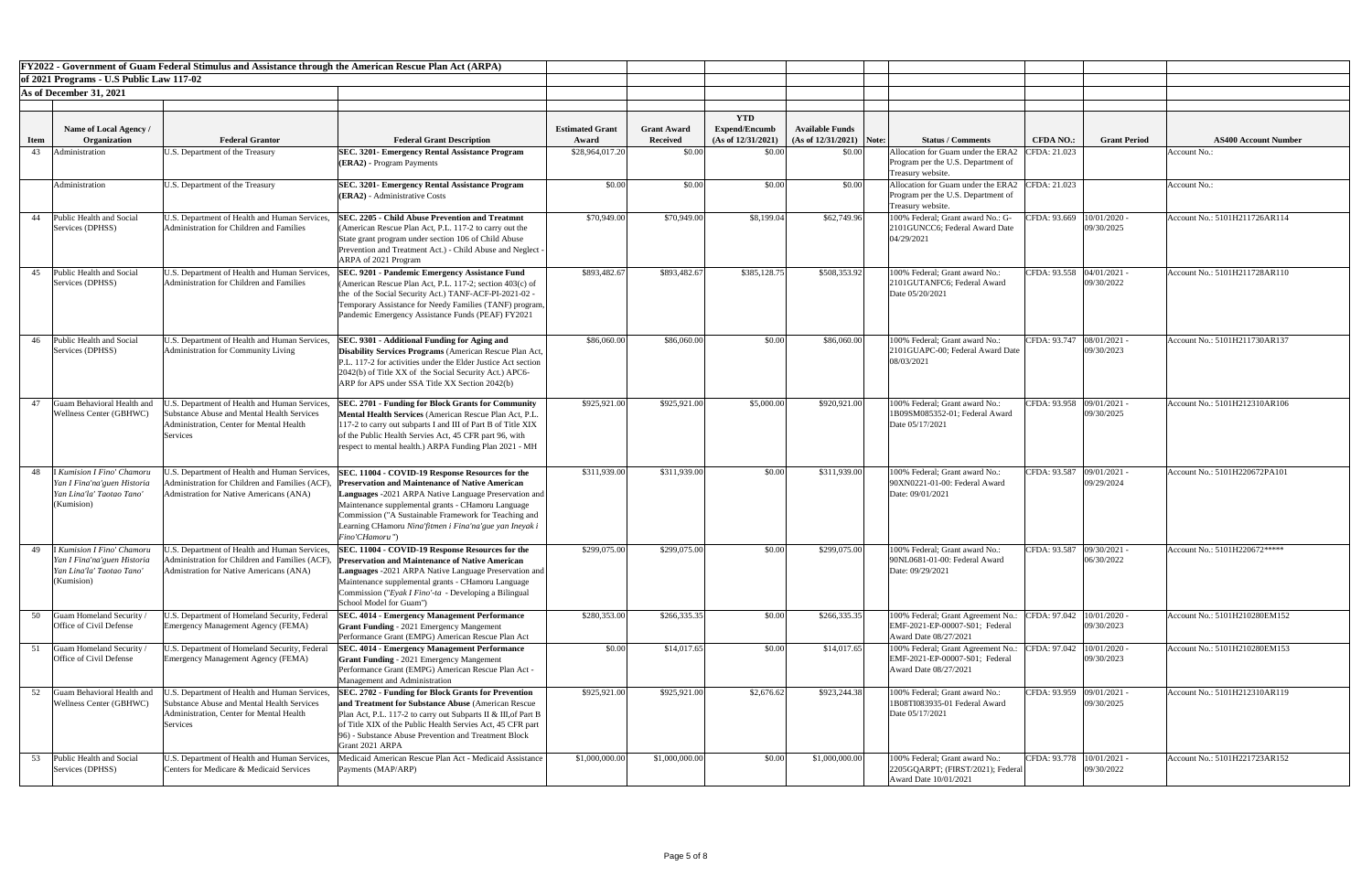|             |                                                       | <b>FY2022 - Government of Guam Federal Stimulus and Assistance through the American Rescue Plan Act (ARPA)</b>                                                    |                                                                                                                                                                                                                                                                                                                                               |                                 |                                       |                                                          |                                                      |                                                                                                                                                                                         |                             |                              |                               |
|-------------|-------------------------------------------------------|-------------------------------------------------------------------------------------------------------------------------------------------------------------------|-----------------------------------------------------------------------------------------------------------------------------------------------------------------------------------------------------------------------------------------------------------------------------------------------------------------------------------------------|---------------------------------|---------------------------------------|----------------------------------------------------------|------------------------------------------------------|-----------------------------------------------------------------------------------------------------------------------------------------------------------------------------------------|-----------------------------|------------------------------|-------------------------------|
|             | of 2021 Programs - U.S Public Law 117-02              |                                                                                                                                                                   |                                                                                                                                                                                                                                                                                                                                               |                                 |                                       |                                                          |                                                      |                                                                                                                                                                                         |                             |                              |                               |
|             | As of December 31, 2021                               |                                                                                                                                                                   |                                                                                                                                                                                                                                                                                                                                               |                                 |                                       |                                                          |                                                      |                                                                                                                                                                                         |                             |                              |                               |
| <b>Item</b> | Name of Local Agency /<br>Organization                | <b>Federal Grantor</b>                                                                                                                                            | <b>Federal Grant Description</b>                                                                                                                                                                                                                                                                                                              | <b>Estimated Grant</b><br>Award | <b>Grant Award</b><br><b>Received</b> | <b>YTD</b><br><b>Expend/Encumb</b><br>(As of 12/31/2021) | <b>Available Funds</b><br>$(As of 12/31/2021)$ Note: | <b>Status / Comments</b>                                                                                                                                                                | <b>CFDA NO.:</b>            | <b>Grant Period</b>          | <b>AS400 Account Number</b>   |
| 54          | Juam Behavioral Health and<br>Wellness Center (GBHWC) | J.S. Department of Health and Human Services,<br><b>Substance Abuse and Mental Health Services</b><br><b>Administration, Center for Mental Health</b><br>Services | <b>SEC. 2702 - Funding for Block Grants for Prevention</b><br>and Treatment for Substance Abuse (American Rescue)<br>Plan Act, P.L. 117-2 to carry out Subparts II & III, of Part B<br>of Title XIX of the Public Health Servies Act, 45 CFR part<br>96) -Substance Abuse Prevention & Treatment Block<br>Grants - SABG FY2021 ARP Mitigation | \$125,000.00                    | \$125,000.00                          | \$2,516.25                                               | \$122,483.75                                         | 100% Federal; Grant award No.:<br>1B08TI084624-01; FAIN No:<br>B08TI084624-01; Federal Award<br>Date 08/10/2021                                                                         | CFDA: 93.959                | 09/01/2021 -<br>09/30/2025   | Account No.: 5101H212310AR120 |
| 55          | Public Health and Social<br>Services (DPHSS)          | J.S. Department of Health and Human Services,<br><b>Health Resources and Services Administration</b>                                                              | American Rescue Plan Act (P.L. 117-2) Health Care<br>Infrastructure Support - Guam Community Health Centers<br>Expansion of Northern Region Community Health Center                                                                                                                                                                           | \$627,512.00                    | \$627,512.00                          | \$0.00                                                   | \$627,512.00                                         | 100% Federal; Grant award No.: 1<br>CBECS43864-01-00; FAIN No.:<br>CBE43864; Federal Award Date<br>08/28/2021                                                                           | CFDA: 93.526 09/15/2021 -   | 09/14/2024                   | Account No.: 5101F211716AR110 |
| 56          | Public Health and Social<br>Services (DPHSS)          | J.S. Department of Health and Human Services,<br><b>Centers for Disease Control and Prevention</b><br>(CDC)                                                       | Guam Behavioral Risk Factor Surveillance System<br>(BRFSS) Impact in Population Health - Notice of Funding<br>Opportunity (NOFO) Component - COVID-19 Optional<br>Industry and Occupation Module                                                                                                                                              | \$4,795.00                      | \$4,795.00                            | \$4,795.00                                               | \$0.00                                               | 100% Federal; Grant award No.: 5<br>NU58DP006902-02-00; FAIN No.:<br>NU58DP006902; Federal Award Date<br>09/01/2021                                                                     | CFDA: 93.336   08/01/2021 - | 07/31/2022                   | Account No.: 5101H211710DC105 |
| 57          | <b>Public Health and Social</b><br>Services (DPHSS)   | J.S. Department of Health and Human Services,<br><b>Health Resources and Services Administration</b>                                                              | American Rescue Plan Act Funding for Home Visiting -<br>Maternal, Infant and Early Childhood Homevisiting<br>(MIECHV) Grant Program                                                                                                                                                                                                           | \$100,000.0                     | \$100,000.00                          | \$187.38                                                 | \$99,812.62                                          | 100% Federal; Grant award No.:<br>6X11MC41955-01-01; Federal Award<br>Date 07/16/2021                                                                                                   | CFDA: 93.870                | 05/01/2021 -<br>09/30/2023   | Account No.: 5101H211719AR107 |
| 58          | Bureau of Statistics and Plans<br><b>BSP</b>          | U.S. Department of Commerce, Economic<br>Development Administration (EDA)                                                                                         | Economic Adjustment Assistance - FY2021 ARPA<br>Statewide Planning to Support Economic Development<br>Activities to Prevent, Pepare for and Respond to the<br>Coronavirus Pandemic on Guam. Funds are prioritized to<br>be used for:                                                                                                          | \$1,000,000.0                   | \$0.00                                | \$0.00                                                   | \$0.00                                               | 100% Federal; Grant award No.:<br>ED22SEA3070010; Federal Award<br>Date 11/23/2021                                                                                                      | CFDA: 11.307                | $12/01/2021$ -<br>05/30/2024 | Account No.: 5101H220910DC101 |
|             |                                                       |                                                                                                                                                                   | 1) Guam Agriculuture Master Plan                                                                                                                                                                                                                                                                                                              | \$0.00                          | \$375,000.00                          | \$0.00                                                   | \$375,000.00                                         |                                                                                                                                                                                         | CFDA: 11.307   12/01/2021 - | 05/30/2024                   |                               |
|             |                                                       |                                                                                                                                                                   | 2) Study for Development of Additive Manufacturing on                                                                                                                                                                                                                                                                                         | \$0.00                          | \$300,000.00                          | \$0.00                                                   | \$300,000.00                                         |                                                                                                                                                                                         | CFDA: 11.307   12/01/2021 - | 05/30/2024                   |                               |
|             |                                                       |                                                                                                                                                                   | 3) Feasibility Study for the Development of Transshipment<br>Industry on Guam                                                                                                                                                                                                                                                                 | \$0.00                          | \$250,000.00                          | \$0.00                                                   | \$250,000.00                                         |                                                                                                                                                                                         | CFDA: 11.307                | $12/01/2021$ -<br>05/30/2024 |                               |
|             |                                                       |                                                                                                                                                                   | 4) Developmet of an Economic Impact Model                                                                                                                                                                                                                                                                                                     | \$0.00                          | \$75,000.00                           | \$0.00                                                   | \$75,000.00                                          |                                                                                                                                                                                         | CFDA: 11.307   12/01/2021 - | 05/30/2024                   |                               |
| 59          |                                                       |                                                                                                                                                                   | Office of I Maga hagan Guahan U.S. Federal Communications Commission (FCC) Emergency Connectivity Fund Support - Emergency<br>Connectivity Fund Waves 1-5 Obligations, Wave 1 Total<br><b>Committed Funding</b>                                                                                                                               | \$6,327,126.00                  | \$0.00                                | \$0.00                                                   | \$0.00                                               | Per US FCC Website, Emergency<br>Connectivity Fund Waves 1-5<br>Obligations by Congressional District<br>and Applicant                                                                  | CFDA:                       |                              | Account No.:                  |
| 60          | Public Health and Social<br>Services (DPHSS)          | U.S. Department of Health and Human Services,<br><b>Administration for Children and Families</b>                                                                  | American Rescue Act Plan of 2021: Subtitle E - Family<br>Violence Prevention and Services / Domestic Violence<br>Shelter and Supportive Services                                                                                                                                                                                              | \$415,625.00                    | \$415,625.00                          | \$0.00                                                   | \$415,625.00                                         | 100% Federal; Grant award No.:<br>2201GUFTC6; FAIN# 2201GUFTC6:<br>Federal Award Date: 10/25/2021                                                                                       | CFDA: 93.671                | $10/01/2020$ -<br>09/30/2025 | Account No.: 5101H211726AR103 |
| 61          | Public Health and Social<br>Services (DPHSS)          | U.S. Department of Health and Human Services,<br><b>Centers for Disease Control and Prevention</b><br>(CDC)                                                       | Epidemiology and Laboratory Capacity for Infectious<br>Disease (ELC) on Guam - COVID Funded Component<br>Supplement -Data Modernization                                                                                                                                                                                                       | \$2,321,414.00                  | \$2,321,414.00                        | \$0.00                                                   | \$2,321,414.00                                       | 100% Federal; Grant award No.: 6<br>NU50CK000531-03-01; FAIN#<br>NU50CK000531; Federal Award<br>Date: 08/05/2021                                                                        | CFDA: 93.323 08/01/2021 -   | 07/31/2022                   | Account No.: 5101H211713AR146 |
| 62          | Public Health and Social<br>Services (DPHSS)          | U.S. Department of Health and Human Services,<br><b>Centers for Disease Control and Prevention</b><br>(CDC)                                                       | Epidemiology and Laboratory Capacity for Infectious<br>Disease (ELC) on Guam - COVID Funded Component<br>Supplemen - Detection & Mitigation of COVID in<br><b>Confinement Facilities</b>                                                                                                                                                      | \$700,000.00                    | \$700,000.00                          | \$0.00                                                   | \$700,000.00                                         | 100% Federal; Grant award No.: 6<br>NU50CK000531-03-01; FAIN#<br>NU50CK000531; Federal Award<br>Date: 08/05/2021                                                                        | CFDA: 93.323 08/01/2021 -   | 07/31/2022                   | Account No.: 5101H211713CV145 |
|             |                                                       |                                                                                                                                                                   |                                                                                                                                                                                                                                                                                                                                               |                                 |                                       |                                                          |                                                      |                                                                                                                                                                                         |                             |                              |                               |
|             |                                                       |                                                                                                                                                                   | <b>SUBTOTAL</b>                                                                                                                                                                                                                                                                                                                               | \$1,479,182,358.72              | \$1,343,749,916.83                    | \$481,672,103.57                                         | \$862,077,813.26                                     |                                                                                                                                                                                         |                             |                              |                               |
|             |                                                       | Federal Assistance Estimates for Autonomous, Semi-autonomous Agencies and Other                                                                                   |                                                                                                                                                                                                                                                                                                                                               |                                 |                                       |                                                          |                                                      |                                                                                                                                                                                         |                             |                              |                               |
|             | <b>Guam Memorial Hospital</b><br>Authority (GMHA)     | U.S. Department of Health and Human Services,<br>Assistant Secretary for Preparedness & Response                                                                  | Funding Assistance under the National Bioterrorism<br>Hospital Preparedness Program (GMHA to focus on<br>activities that advance progress toward meeting the goals of<br>the 2017-2022 Health Care Preparedness and Response<br>Capabilities.)                                                                                                | \$356,511.00                    | \$356,511.00                          | \$0.00                                                   | $$356,511.00$ 2/                                     | Total amount of \$356,511 in Federal<br>funds obligated this budget period.<br>Total amount of federal award is<br>\$883,047 including cost sharing or<br>matching this project period. | CFDA:                       | $07/01/2019$ -<br>06/30/2024 | Account No.:                  |

| nt Number<br><b>DAR120</b> |
|----------------------------|
|                            |
|                            |
|                            |
|                            |
|                            |
| AR <sub>110</sub>          |
|                            |
|                            |
| DC105                      |
|                            |
|                            |
|                            |
| $\overline{\text{PAR}107}$ |
|                            |
|                            |
| $\overline{DC101}$         |
|                            |
|                            |
|                            |
|                            |
|                            |
|                            |
|                            |
|                            |
|                            |
|                            |
|                            |
|                            |
|                            |
|                            |
| 5AR103                     |
|                            |
|                            |
| 3AR146                     |
|                            |
|                            |
| $\overline{3CV145}$        |
|                            |
|                            |
|                            |
|                            |
|                            |
|                            |
|                            |
|                            |
|                            |
|                            |
|                            |
|                            |
|                            |
|                            |
|                            |
|                            |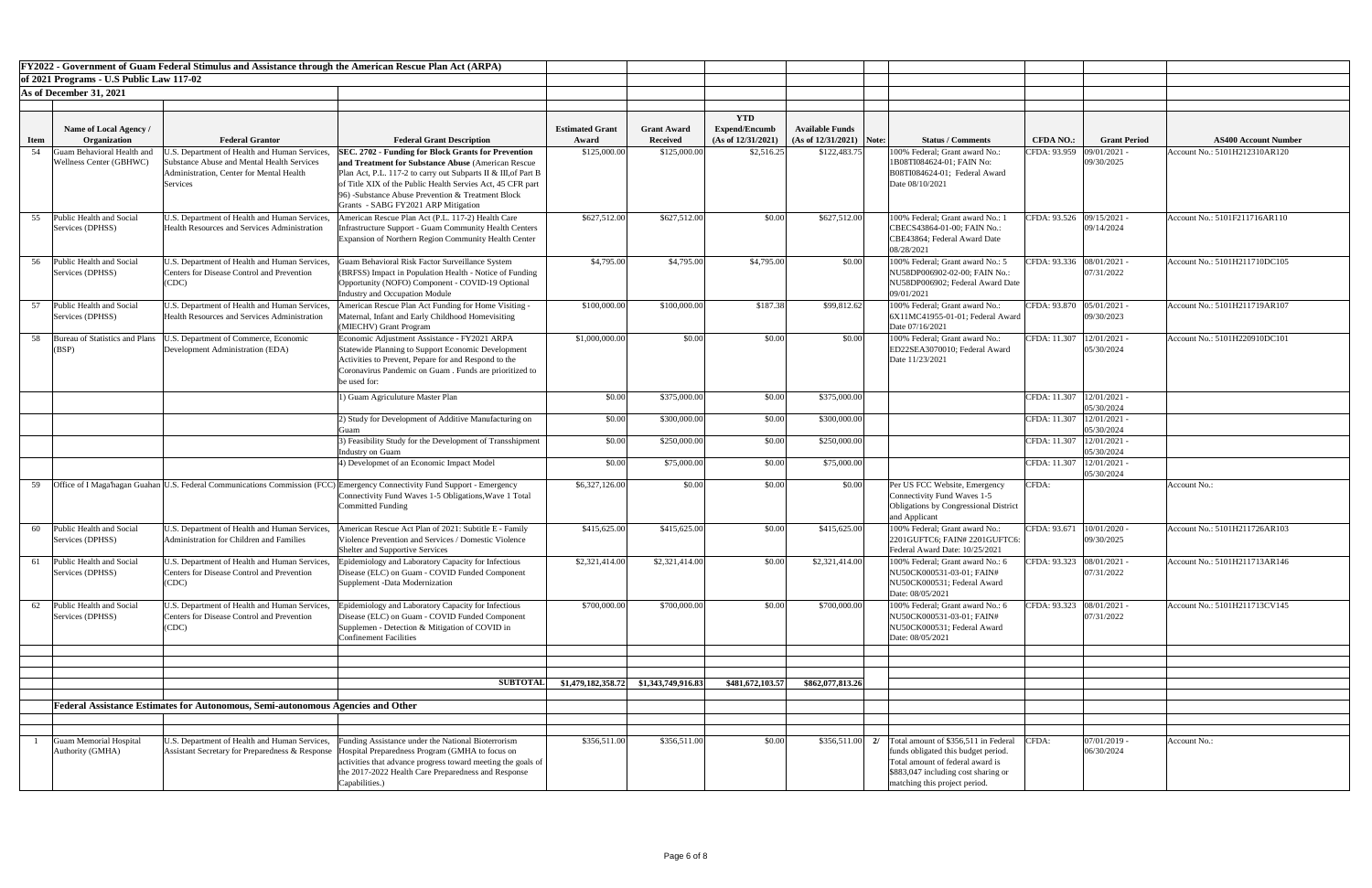|             |                                                                              | <b>FY2022 - Government of Guam Federal Stimulus and Assistance through the American Rescue Plan Act (ARPA)</b> |                                                                                                                                                                                                                                                                |                                               |                                       |                                                          |                                                      |    |                                                                                                                                                                                                                        |                            |                           |                                                                                       |
|-------------|------------------------------------------------------------------------------|----------------------------------------------------------------------------------------------------------------|----------------------------------------------------------------------------------------------------------------------------------------------------------------------------------------------------------------------------------------------------------------|-----------------------------------------------|---------------------------------------|----------------------------------------------------------|------------------------------------------------------|----|------------------------------------------------------------------------------------------------------------------------------------------------------------------------------------------------------------------------|----------------------------|---------------------------|---------------------------------------------------------------------------------------|
|             | of 2021 Programs - U.S Public Law 117-02                                     |                                                                                                                |                                                                                                                                                                                                                                                                |                                               |                                       |                                                          |                                                      |    |                                                                                                                                                                                                                        |                            |                           |                                                                                       |
|             | As of December 31, 2021                                                      |                                                                                                                |                                                                                                                                                                                                                                                                |                                               |                                       |                                                          |                                                      |    |                                                                                                                                                                                                                        |                            |                           |                                                                                       |
| <b>Item</b> | Name of Local Agency /<br>Organization                                       | <b>Federal Grantor</b>                                                                                         | <b>Federal Grant Description</b>                                                                                                                                                                                                                               | <b>Estimated Grant</b><br>Award               | <b>Grant Award</b><br><b>Received</b> | <b>YTD</b><br><b>Expend/Encumb</b><br>(As of 12/31/2021) | <b>Available Funds</b><br>$(As of 12/31/2021)$ Note: |    | <b>Status / Comments</b>                                                                                                                                                                                               | <b>CFDA NO.:</b>           | <b>Grant Period</b>       | <b>AS400 Account Number</b>                                                           |
|             | Jniversity of Guam (UOG)                                                     | J.S. Department of Education, Office of<br><b>Postsecondary Education (OPE)</b>                                | SEC. 2003. Higher Education Emergency Relief Fund<br>( <b>HEERF</b> ) - HEERF III allocations to institutions of higher<br>education - Student Aid Portion                                                                                                     | \$6,092,081.00                                | \$6,092,081.00                        | \$3,988,100.00                                           | \$2,103,981.00                                       |    | Per HEERF III Allocations for Publi<br>and Nonprofit Institutions under ARP<br>section 2003 (a)(1) for the student<br>portion.                                                                                         | <b>CFDA: 84.425E</b>       | 04/24/2020-<br>05/20/2022 | Per information received from UOG, 1/20/2022                                          |
|             | University of Guam (UOG)                                                     | J.S. Department of Education, Office of<br>Postsecondary Education (OPE)                                       | SEC. 2003. Higher Education Emergency Relief Fund<br>( <b>HEERF</b> ) - HEERF III allocations to institutions of higher<br>education - Institutional Portion                                                                                                   | \$6,077,488.00                                | \$6,077,488.00                        | \$1,974,490.49                                           | \$4,102,997.51                                       |    | Per HEERF III Allocations for Public<br>and Nonprofit Institutions under ARP<br>section 2003 (a)(1) for the institutional<br>portion                                                                                   | CFDA: 84.425F              | 05/06/2020-<br>05/20/2022 | Per information received from UOG, 1/20/2022                                          |
|             | University of Guam (UOG)                                                     | J.S. Department of Education, Office of<br>Postsecondary Education                                             | CARES Act: Higher Education Emergency Relief Fund -<br>Strengthen Asian American and Native American Pacific<br>Islander-serving Institutions (AANAPISI) - Section<br>18004(a)(2)                                                                              | \$5,997,760.00                                | \$5,997,760.00                        | \$2,898,704.16                                           | \$3,099,055.84                                       |    | Formula allocations for Section<br>18004(a)(2) of CARES Act per OPE<br>website                                                                                                                                         | CFDA: 84.425L 7/02/2020 -  | 07/01/2021                | Per information received from UOG, 1/20/2022                                          |
|             | <b>Guam Community College</b><br>(GCC)                                       | J.S. Department of Education, Office of<br>Postsecondary Education (OPE)                                       | SEC. 2003. Higher Education Emergency Relief Fund<br>( <b>HEERF</b> ) - HEERF III allocations to institutions of higher<br>education - Student Aid Portion                                                                                                     | \$2,895,102.00                                | \$2,895,102.00                        | \$1,375,610.00                                           | \$1,519,492.00                                       |    | Per HEERF III Allocations for Public<br>and Nonprofit Institutions under ARP<br>section 2003 (a)(1) for both the<br>student and institutional portions.                                                                | CFDA: 84.425E              | 04/24/2020-<br>05/12/2022 | Per information received from GCC, 1/04/2022                                          |
|             | <b>Guam Community College</b><br>(GCC)                                       | J.S. Department of Education, Office of<br>Postsecondary Education (OPE)                                       | SEC. 2003. Higher Education Emergency Relief Fund<br>(HEERF) - HEERF III allocations to institutions of higher<br>education - Institutional Portion                                                                                                            | \$2,895,100.00                                | \$2,895,100.00                        | \$0.00                                                   | \$2,895,100.00                                       |    | Per HEERF III Allocations for Public<br>and Nonprofit Institutions under ARP<br>section 2003 (a)(1) for both the<br>student and institutional portions.                                                                | <b>CFDA: 84.425F</b>       | 05/06/2020-<br>05/12/2022 | Per information received from GCC, 1/04/2022                                          |
|             | <b>Guam Community College</b><br>(GCC)                                       | J.S. Department of Education, Office of<br>Postsecondary Education                                             | <b>CARES Act: Higher Education Emergency Relief Fund -</b><br>Strengthen Asian American and Native American Pacific<br>Islander-serving Institutions (AANAPISI) - Section<br>18004(a)(2)                                                                       | \$2,759,981.00                                | \$2,759,981.00                        | \$809,409.45                                             | \$1,950,571.55                                       |    | Formula allocations for Section<br>$18004(a)(2)$ of CARES Act per OPE<br>website                                                                                                                                       | CFDA: 84.425L 06/08/2020 - | 03/03/2022                | Per information received from GCC, 1/04/2022                                          |
|             | Pacific Islands University<br>(PIU)                                          | J.S. Department of Education, Office of<br>Postsecondary Education (OPE)                                       | SEC. 2003. Higher Education Emergency Relief Fund<br>( <b>HEERF</b> ) - HEERF III allocations to institutions of higher<br>education - Student Aid Portion                                                                                                     | \$172,636.00                                  | \$172,636.00                          | \$0.00                                                   | \$172,636.00                                         | 2/ | <b>Per HEERF</b> III Allocations for Public<br>and Nonprofit Institutions under ARP<br>section 2003 (a)(1) for both the<br>student and institutional portions.                                                         | CFDA: 84.425E              | 04/24/2020<br>05/20/2022  | <b>Account No.:</b>                                                                   |
|             | Pacific Islands University                                                   | J.S. Department of Education, Office of<br>Postsecondary Education (OPE)                                       | SEC. 2003. Higher Education Emergency Relief Fund<br><b>HEERF</b> ) - HEERF III allocations to institutions of higher<br>education - Institutional Portion                                                                                                     | \$171,499.00                                  | \$171,499.00                          | \$0.00                                                   | \$171,499.00                                         | 2/ | Per HEERF III Allocations for Publi<br>and Nonprofit Institutions under ARP<br>section 2003 (a)(1) for both the<br>student and institutional portions.                                                                 | <b>CFDA: 84.425F</b>       | 05/06/2020<br>05/20/2022  | Account No.:                                                                          |
| 10          | Pacific Islands University                                                   | J.S. Department of Education, Office of<br>Postsecondary Education                                             | CARES Act: Higher Education Emergency Relief Fund -<br>Strengthen Asian American and Native American Pacific<br>Islander-serving Institutions (AANAPISI) - Section<br>18004(a)(2)                                                                              | \$163,679.00                                  | \$163,679.00                          | \$0.00                                                   |                                                      |    | $$163,679.00$ 2/ Formula allocations for Section<br>$18004(a)(2)$ of CARES Act per OPE<br>website                                                                                                                      | CFDA: 84.425L 06/08/2020 - | 03/03/2022                | Per U.S. DOE website - Allocations to Participatin<br>Schools - Institutional Portion |
|             | <b>Guam Humanities Council</b><br>(Non-profit Organization)                  | National Foundation on the Arts and Humanities<br>(NEH)                                                        | SEC. 2022. National Endowment for the Humanities -<br>American Rescue Act Supplements to State and<br>Jurisdictional Humanities Council (Emergency Relief to<br>assist cultural institutions in recovering from the economic<br>impact of the COVID pandemic.) | \$211,609.00                                  | \$211,609.00                          | \$0.00                                                   | \$211,609.00                                         | 2/ | Per the National Edowment for the<br>Humanities website - Funding<br>Allocation to Guam, June 2021.                                                                                                                    | CFDA: 45.129               | 10/01/2021-<br>01/01/2022 | Account No.:                                                                          |
| 12          | A.B. Won Pat Guam<br>International Airport Authority Aviation Administration | U.S. Department of Transportation, Federal                                                                     | Airport Coronavirus Response Grant Program (ACRGP)                                                                                                                                                                                                             | \$15,763,258.00                               | \$0.00                                | \$0.00                                                   | $\vert 0.00 \vert \vert 2$                           |    |                                                                                                                                                                                                                        | CFDA: 20.106               |                           | Per information received from GIAA, 11/29/2021.                                       |
|             |                                                                              |                                                                                                                | Airport Rescue Grants - Primary Airports (Primary<br>Entitlements/Cargo Entitlements/Enplanement s Allocation)                                                                                                                                                 |                                               | \$14,177,582.00                       | \$8,000,000.00                                           | $$6,177,582.00$ 2/                                   |    |                                                                                                                                                                                                                        | CFDA: 20.106               |                           | Per information received from GIAA, 11/29/2021.                                       |
| 13          | <b>U.S. Small Business</b>                                                   | <b>J.S. Small Business Administration (SBA)</b>                                                                | Airport Rescue Grants - Concessions Relief (Small<br><b>Business Concession/Large Business Concession)</b>                                                                                                                                                     |                                               | \$1,585,676.00<br>\$15,202,984.00     | \$0.00<br>\$0.00                                         | $$1,585,676.00$ 2/                                   |    |                                                                                                                                                                                                                        | CFDA: 20.106               |                           | Per information received from GIAA, 11/29/2021.                                       |
|             | Administration (SBA) - Guam<br>Office                                        |                                                                                                                | <b>SEC. 5003 - Support for Restaurants - Restaurant</b><br><b>Revitalization Fund (RRF) Program</b>                                                                                                                                                            | \$15,202,984.00                               |                                       |                                                          |                                                      |    | $$15,202,984.00$ 2/ Per U.S. SBA Restaurant<br>Revitalization Fund (RRF) Report -<br>Approvals through 06/30/2021. Total<br>Applications Approved for Guam - 79;<br>Total Dollars Approved for Guam -<br>\$15,202,984. |                            | 03/11/2021-<br>03/13/2023 |                                                                                       |
|             |                                                                              |                                                                                                                |                                                                                                                                                                                                                                                                |                                               |                                       |                                                          |                                                      |    |                                                                                                                                                                                                                        |                            |                           |                                                                                       |
|             |                                                                              |                                                                                                                |                                                                                                                                                                                                                                                                |                                               |                                       |                                                          |                                                      |    |                                                                                                                                                                                                                        |                            |                           |                                                                                       |
|             |                                                                              |                                                                                                                | <b>SUBTOTAL</b>                                                                                                                                                                                                                                                | \$58,759,688.00                               | \$58,759,688.00                       | \$19,046,314.10                                          | \$39,713,373.90                                      |    |                                                                                                                                                                                                                        |                            |                           |                                                                                       |
|             |                                                                              |                                                                                                                |                                                                                                                                                                                                                                                                | TOTAL $$1,537,942,046.72$ $$1,402,509,604.83$ |                                       | \$500,718,417.67                                         | \$901,791,187.16                                     |    |                                                                                                                                                                                                                        |                            |                           |                                                                                       |